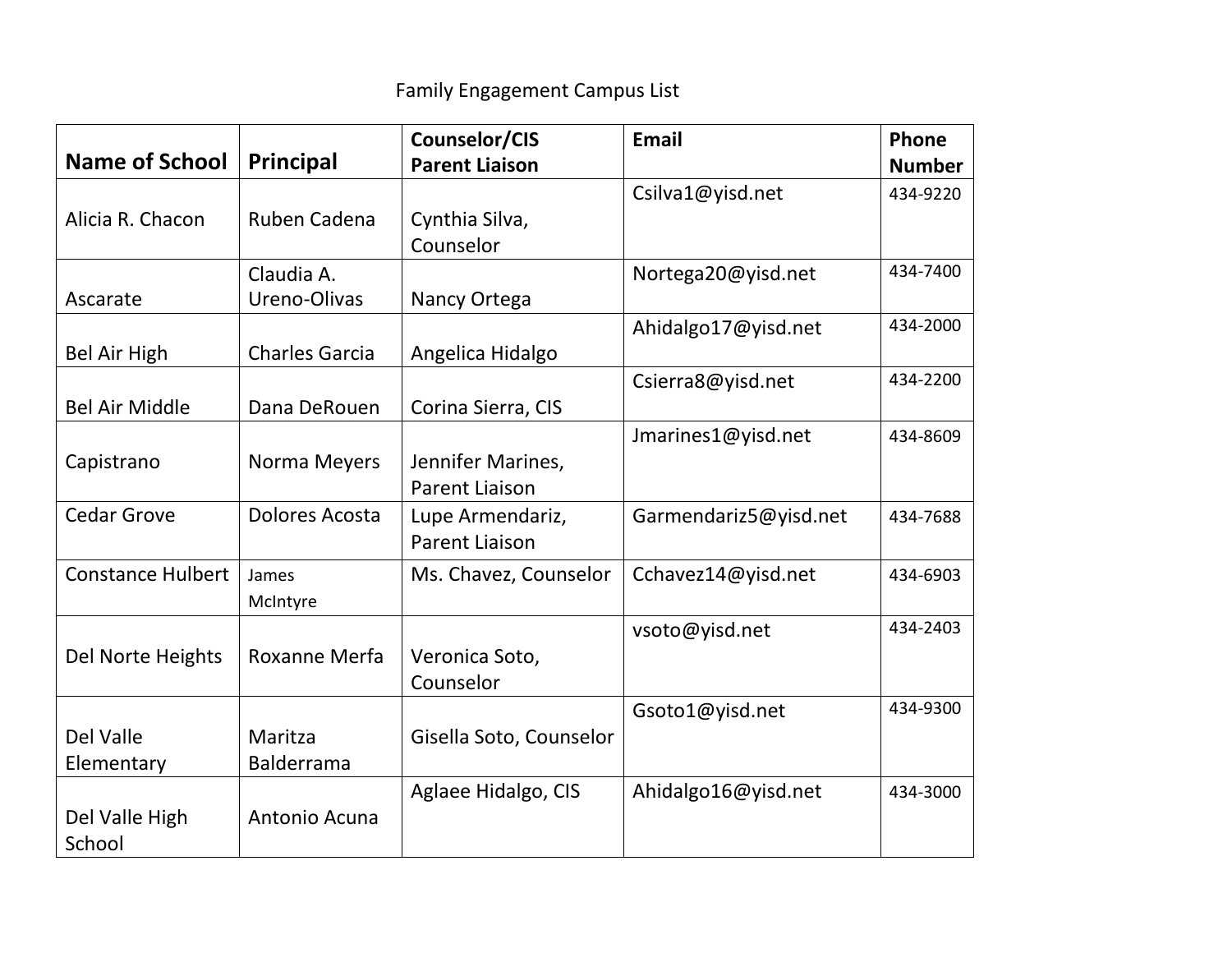|                        | Principal            | Counselor/CIS              | <b>Email</b>             | Phone         |
|------------------------|----------------------|----------------------------|--------------------------|---------------|
| <b>Name of School</b>  |                      | <b>Parent Liaison</b>      |                          | <b>Number</b> |
| Del Valle              | Amy Bejarano-        | Irene Arzola               | larzola@yisd.net         | 4348376       |
| <b>MS</b>              | Alarcon              | Josefina Lopez             | jlopez278@yisd.net       | 4343323       |
| Desert view            | Javier Salgado       | Abril Guzman               | Aguzman59@yisd.net       | 434-5300      |
| <b>MS</b>              |                      |                            |                          |               |
| <b>Desertaire</b>      | <b>Beth Harbison</b> | Lorena                     | lfonseca@yisd.net        | 434-6422      |
| <b>ES</b>              |                      | Fonseca                    |                          |               |
| <b>Dolphin Terrace</b> | Lorraine             | Lorena                     | Lsoto2@yisd.net          | 434-6503      |
| <b>ES</b>              | Martinez             | Soto,                      |                          |               |
|                        |                      | Counselor                  |                          |               |
|                        |                      | Adriana                    | aarenas@yisd.net         | 434-4500      |
| Eastpoint              | Claudia Poblano      | Arenas,                    |                          |               |
| ES.                    |                      | Counselor                  |                          |               |
|                        |                      | Beatriz Leday              | bleday@yisd.net          | 434-4603      |
| Eastwood Heights       | Raul Mendoza         | Counselor                  |                          |               |
|                        |                      |                            |                          |               |
| Eastwood HS            | Robert               | Rita Montoya, CIS          | $r$ montoya $@$ yisd.net |               |
|                        | Martinez             |                            |                          | 434-4136      |
| Eastwood MS            | Sara Venegas         | Rebecca Gutierrez,         | Rgutierrez37@yisd.net    | 434-4320      |
|                        |                      | <b>CIS</b>                 |                          |               |
|                        |                      |                            | Equinonez4@yisd.net      | 434-4413      |
| <b>Eastwood Knolls</b> | David Medina         | <b>Emily Quinonez, CIS</b> |                          |               |
|                        |                      | Cristna                    | Cchavez41@yisd.net       | 434-4703      |
| Edgemere               | Jose A .Perez        | Chavez,                    |                          |               |
| <b>ES</b>              |                      | Counselor                  |                          |               |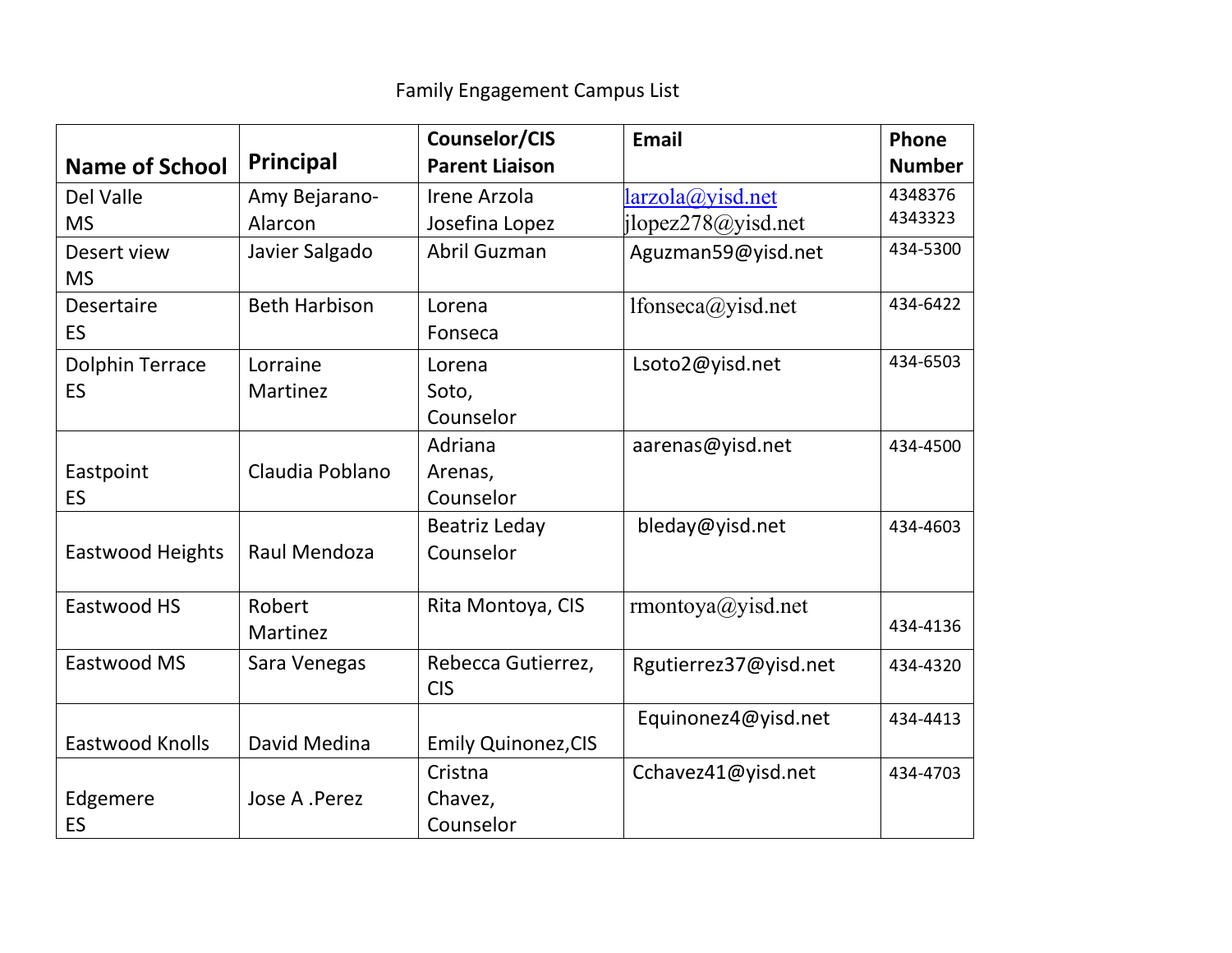| <b>Name of School</b> | Principal              | Counselor/CIS<br><b>Parent Liaison</b> | <b>Email</b>         | Phone<br><b>Number</b> |
|-----------------------|------------------------|----------------------------------------|----------------------|------------------------|
| <b>Glen Cove</b>      | Margarita              | Claudia                                | czavala@yisd.net     | 434-5500               |
|                       | Mendoza                | Zavala,                                |                      |                        |
|                       |                        | Counselor                              |                      |                        |
| Hacienda Heights      | Sandra Perez           | Teresa                                 | tochoa@yisd.net      | 434-2500               |
|                       |                        | Ochoa                                  |                      |                        |
|                       |                        | Counselor                              |                      |                        |
| <b>Hanks</b>          | <b>Enrique Herrera</b> | <b>Gabriel Lopez</b>                   | Glopez87@yisd.net    | 434-5000               |
|                       |                        | <b>Assistant Principal</b>             |                      |                        |
| Indian Ridge          | <b>Pauline Muela</b>   | Darlene Diaz, CIS                      | ddiaz@yisd.net       | 434-5400               |
| Middle                |                        |                                        |                      |                        |
| Lancaster             | <b>Veronica Frias</b>  | Susan                                  | sespindola@yisd.net  | 434-3400               |
| Elementary            |                        | Espindola,                             |                      |                        |
|                       |                        | Counselor                              |                      |                        |
| Loma Terrace          | Alex                   | Yvette                                 | Ygonzales20@yisd.net |                        |
| Elementary            | Armendariz             | Gonzalez,                              |                      | 434-2703               |
|                       |                        | Counselor                              |                      |                        |
| Mesa Vista            |                        | Elizabeth                              | eguzman@yisd.net     | 434-2703               |
| Elementary            | Norma Sierra           | Guzman,                                |                      |                        |
|                       |                        | Counselor                              |                      |                        |
| <b>Mission Valley</b> | Veronica               | Julio Mascorro,                        | Jmascorro3@yisd.net  | 434-3700               |
| Elementary            | Alvidrez               | Counselor                              |                      |                        |
|                       |                        |                                        |                      |                        |
|                       |                        |                                        |                      |                        |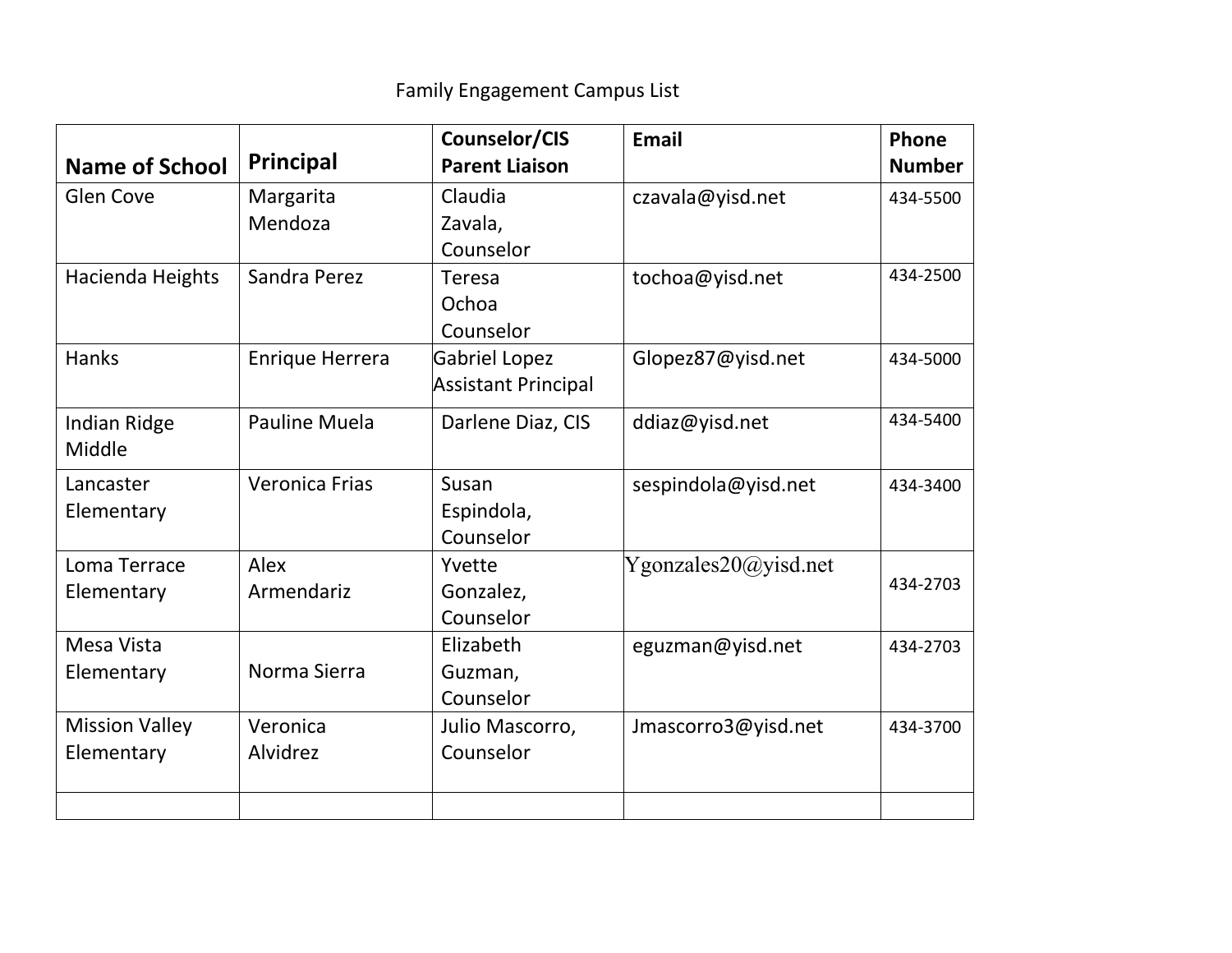| <b>Name of School</b>  | Principal            | Counselor/CIS               | <b>Email</b>          | Phone         |
|------------------------|----------------------|-----------------------------|-----------------------|---------------|
|                        |                      | <b>Parent Liaison</b>       |                       | <b>Number</b> |
| North Loop             |                      | <b>Terry Torres, Parent</b> | Ttorres1@yisd.net     | 434-2814      |
| Elementary             | Chris Puga           | Liaison                     |                       |               |
| <b>North Star</b>      | Stephanie            | Danielle White,             | Dwhite5@yisd.net      | 434-6706      |
|                        | Larhman              | Counselor                   |                       |               |
| Parkland               | Dana Boyd            | Debbie Gomez,               | Dgomez7@yisd.net      | 434-6600      |
| Elementary             |                      | Counselor                   |                       |               |
|                        |                      |                             | Vgallegos7@yisd.net   | 434-6337      |
| <b>Parkland Middle</b> | Dr. Angela Reyna     | Veronica Gallegos, CIS      |                       |               |
| Parkland High          | Penny                | <b>Auburn Elliott</b>       | aelliott@yisd.net     | 434-9264      |
| School                 | <b>Bankston</b>      | Alba Cisneros               | acisneros@yisd.net    |               |
| Parkland Pre-K         | Rita Lopez           | Guadalupe Vega,             | gvega@yisd.net        | 435-7800      |
|                        |                      | <b>Parent Liaison</b>       |                       |               |
|                        |                      |                             |                       |               |
| Pasodale               | Natalie Alvarez      | Mary Ann Ramirez,           | Mramirez15@yisd.net   | 434-8500      |
|                        |                      | <b>Parent Liaison</b>       |                       |               |
| <b>Pebble Hills</b>    | <b>Irene Youngs</b>  | Alex Corona,                | Acorona1@yisd.net     | 434-5600      |
| Elementary             |                      | Counselor                   |                       |               |
|                        |                      |                             |                       |               |
| Presa Elementary       | <b>Wendy Banegas</b> | Alejandra Camack,           | acamack@yisd.net      | 434-8703      |
|                        |                      | Counselor                   |                       |               |
|                        |                      |                             |                       |               |
| Ramona                 | <b>Darlene Solis</b> | Diana Rodriguez,            | Drodriguez76@yisd.net | 434-7700      |
| Elementary             |                      | <b>Parent Liaison</b>       |                       |               |
|                        |                      |                             |                       |               |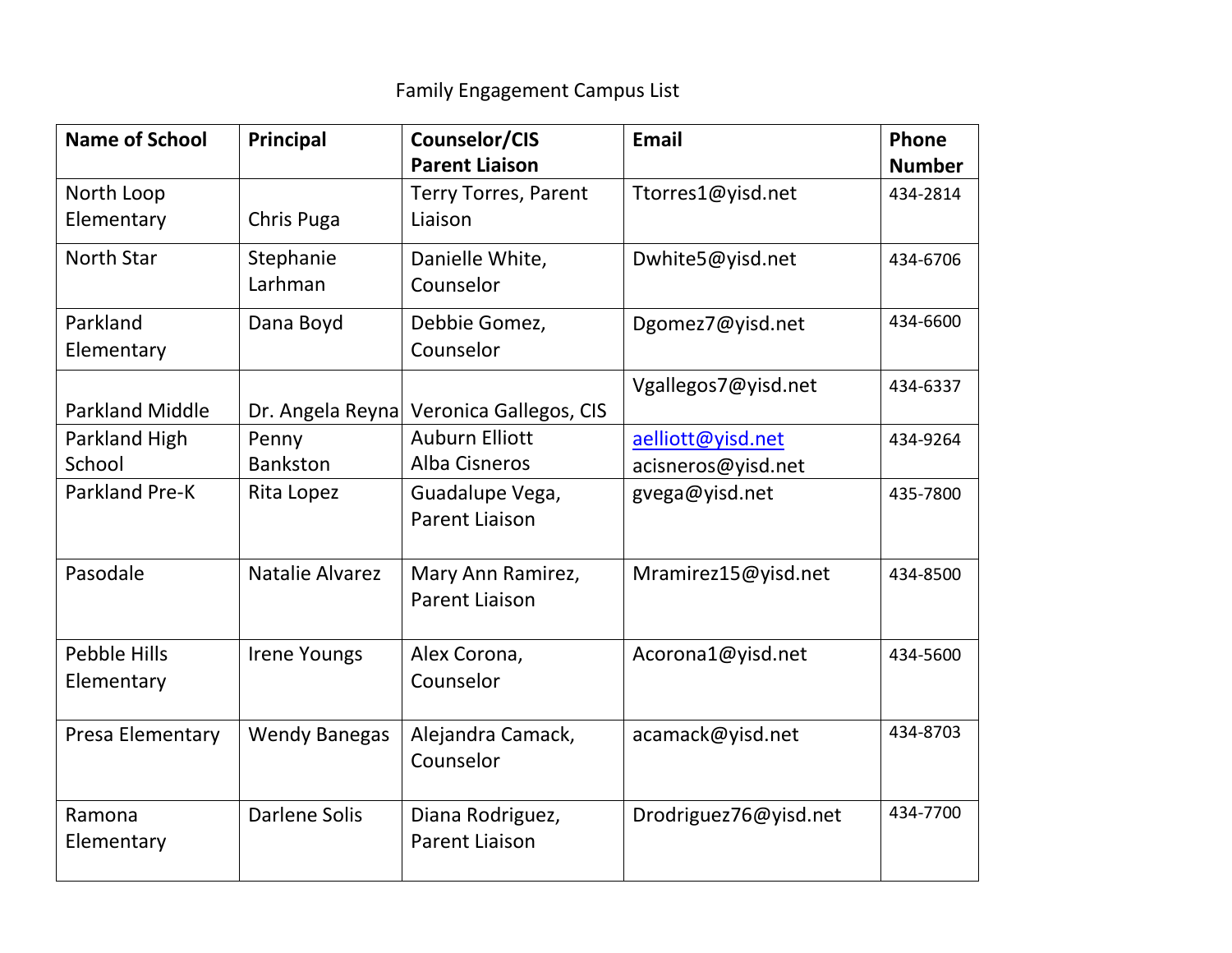| <b>REL</b><br>Washington<br><b>ES</b> | Mauricio Cano                 | <b>Gabriel Medrano</b>                                | Gmedrano6@yisd.net                       | 434-5900             |
|---------------------------------------|-------------------------------|-------------------------------------------------------|------------------------------------------|----------------------|
| <b>Rio Bravo MS</b>                   | Dr. Sandra<br>Calzada         | Melissa Alvarez,<br>counselor                         | Malvarez27@yisd.net<br>Rlomeli1@yisd.net | 434-8404             |
| <b>Riverside HS</b>                   | <b>Maribel Guillen</b>        | Ricardo Lomeli, CIS<br>Ana Holguin, Parent<br>Liaison | Aholguin1@yisd.net                       | 434-8495<br>434-7217 |
| <b>Riverside MS</b>                   | Jacob Valtierra               | Cristina Armendariz,<br><b>CIS</b>                    | Carmendariz20@yisd.net                   | 434-7316             |
| Sageland<br>Elementary                | <b>Rachael Blair</b>          | Sylvia Berry, Parent<br>Liaison                       | sberry@yisd.net                          | 434-2919             |
| Scotsdale<br>Elementary               | Juan<br>Guzman                | Pat Tellez,<br>Counselor                              | ptellez@yisd.net                         | 434-4800             |
| <b>Thomas Manor</b><br>Elem.          | Sandra Stresow                | <b>VACANT</b>                                         | <b>VACANT</b>                            | 434-7514             |
| Tierra del Sol Elem                   | Michelle Romero Irma Barraza, | Counselor                                             | ibarraza@yisd.net                        | 434-5800             |
| Tejas School of<br>Choice             | Dr. Lucy Lozano-<br>Lerma     | Meza, CIS                                             | Cmeza12@yisd.net                         | 434-9519             |